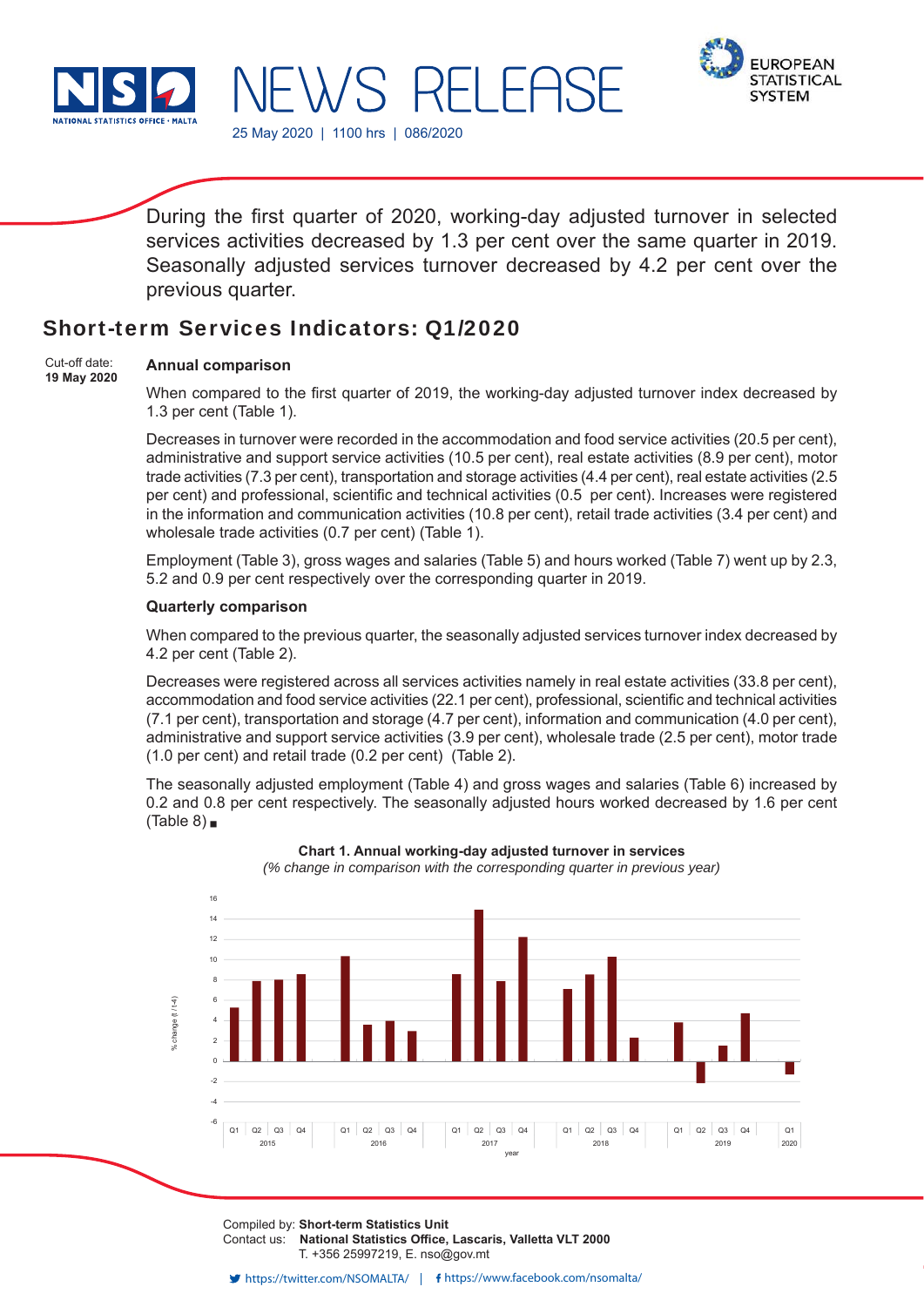### Table 1. Services turnover index by period and NACE classification *Working-day adjusted*

|                                                                |                |       | 2019  |                | 2020           | % change compared with same quarter of the previous year |         |         |                |         |  |  |  |
|----------------------------------------------------------------|----------------|-------|-------|----------------|----------------|----------------------------------------------------------|---------|---------|----------------|---------|--|--|--|
| <b>NACE</b>                                                    |                |       |       |                |                |                                                          |         | 2020    |                |         |  |  |  |
|                                                                | Q <sub>1</sub> | Q2    | Q3    | Q <sub>4</sub> | Q <sub>1</sub> | Q <sub>1</sub>                                           | Q2      | Q3      | Q <sub>4</sub> | Q1      |  |  |  |
| Wholesale and retail; repair of motor vehicles and motorcycles | 106.0          | 118.4 | 125.1 | 123.8          | 107.0          | 4.6                                                      | 1.7     | 5.6     | 3.6            | 0.9     |  |  |  |
| Motor trade                                                    | 119.3          | 125.2 | 120.1 | 113.1          | 110.6          | 1.1                                                      | 3.4     | 5.2     | $-10.7$        | $-7.3$  |  |  |  |
| Wholesale trade                                                | 104.9          | 117.2 | 127.4 | 122.2          | 105.6          | 6.0                                                      | 0.9     | 5.7     | 5.3            | 0.7     |  |  |  |
| Retail trade                                                   | 105.4          | 119.5 | 121.9 | 129.0          | 109.0          | 2.8                                                      | 2.7     | 5.4     | 3.5            | 3.4     |  |  |  |
| Food                                                           | 111.2          | 132.0 | 135.1 | 135.2          | 125.1          | 2.7                                                      | 5.6     | 4.0     | 3.9            | 12.5    |  |  |  |
| Non-food                                                       | 101.6          | 111.3 | 113.2 | 125.0          | 98.4           | 2.9                                                      | 0.6     | 6.5     | 3.3            | $-3.1$  |  |  |  |
| Transportation and storage                                     | 133.3          | 151.6 | 164.1 | 146.5          | 127.5          | 5.6                                                      | 0.4     | 1.5     | 4.1            | $-4.4$  |  |  |  |
| Accommodation and food service activities                      | 80.3           | 128.9 | 154.9 | 104.7          | 63.9           | $-3.8$                                                   | $-1.1$  | $-1.5$  | 4.7            | $-20.5$ |  |  |  |
| Information and communication                                  | 125.0          | 125.0 | 128.5 | 144.2          | 138.3          | 9.2                                                      | 8.2     | 6.3     | 13.4           | 10.7    |  |  |  |
| Real estate activities                                         | 146.4          | 176.2 | 204.9 | 201.3          | 133.4          | 3.9                                                      | $-32.2$ | $-10.8$ | 21.2           | $-8.9$  |  |  |  |
| Professional, scientific and technical activities              | 99.1           | 103.8 | 102.3 | 123.8          | 98.6           | $-7.4$                                                   | $-2.9$  | $-14.6$ | 0.1            | $-0.5$  |  |  |  |
| Administrative and support service activities                  | 139.3          | 189.8 | 161.3 | 151.1          | 124.6          | $-0.6$                                                   | $-16.4$ | $-4.0$  | $-2.8$         | $-10.5$ |  |  |  |
| Total                                                          | 112.8          | 129.0 | 134.6 | 131.5          | 111.3          | 3.8                                                      | $-2.2$  | 1.5     | 4.7            | $-1.3$  |  |  |  |

#### Table 2. Services turnover index by period and NACE classification *Seasonally adjusted*

|                                                                |       |       |       |                |       |         |        | % change compared with previous quarter |        |         |
|----------------------------------------------------------------|-------|-------|-------|----------------|-------|---------|--------|-----------------------------------------|--------|---------|
| <b>NACE</b>                                                    | 2019  |       |       |                | 2020  |         |        | 2020                                    |        |         |
|                                                                | Q1    | Q2    | Q3    | Q <sub>4</sub> | Q1    | Q1      | Q2     | Q3                                      | Q4     | Q1      |
| Wholesale and retail; repair of motor vehicles and motorcycles | 115.5 | 116.5 | 121.5 | 119.4          | 116.7 | 0.2     | 0.9    | 4.2                                     | $-1.7$ | $-2.3$  |
| Motor trade                                                    | 121.9 | 120.0 | 121.6 | 114.1          | 113.0 | $-4.7$  | $-1.5$ | 1.3                                     | $-6.2$ | $-1.0$  |
| Wholesale trade                                                | 115.2 | 115.1 | 121.5 | 119.1          | 116.1 | 1.8     | $-0.2$ | 5.6                                     | $-2.0$ | $-2.5$  |
| Retail trade                                                   | 116.9 | 117.9 | 120.0 | 120.9          | 120.7 | 0.2     | 0.8    | 1.8                                     | 0.7    | $-0.2$  |
| Food                                                           | 123.4 | 128.5 | 130.4 | 131.3          | 137.0 | $-1.8$  | 4.1    | 1.5                                     | 0.7    | 4.3     |
| Non-food                                                       | 112.4 | 110.4 | 112.8 | 115.3          | 109.4 | 0.8     | $-1.8$ | 2.2                                     | 2.2    | $-5.1$  |
| Transportation and storage                                     | 147.3 | 148.2 | 151.5 | 148.6          | 141.5 | 3.2     | 0.6    | 2.3                                     | $-1.9$ | $-4.7$  |
| Accommodation and food service activities                      | 115.0 | 120.1 | 115.9 | 117.3          | 91.4  | 2.5     | 4.5    | $-3.5$                                  | 1.2    | $-22.1$ |
| Information and communication                                  | 125.0 | 125.0 | 128.5 | 144.2          | 138.3 | $-1.7$  | 0.0    | 2.8                                     | 12.2   | $-4.0$  |
| Real estate activities                                         | 146.4 | 176.2 | 204.9 | 201.3          | 133.4 | $-11.8$ | 20.4   | 16.3                                    | $-1.7$ | $-33.8$ |
| Professional, scientific and technical activities              | 106.0 | 102.6 | 105.9 | 113.7          | 105.6 | $-6.9$  | $-3.2$ | 3.2                                     | 7.4    | $-7.1$  |
| Administrative and support service activities                  | 168.8 | 156.2 | 161.2 | 158.3          | 152.1 | 3.5     | $-7.4$ | 3.2                                     | $-1.8$ | $-3.9$  |
| <b>Total</b>                                                   | 125.6 | 125.7 | 127.0 | 129.5          | 124.0 | 1.6     | 0.1    | 1.0                                     | 2.0    | $-4.2$  |

Note: The calculation of growth rates from the indices tables may differ slightly from the published growth rates due to rounding.

 $\overline{a}$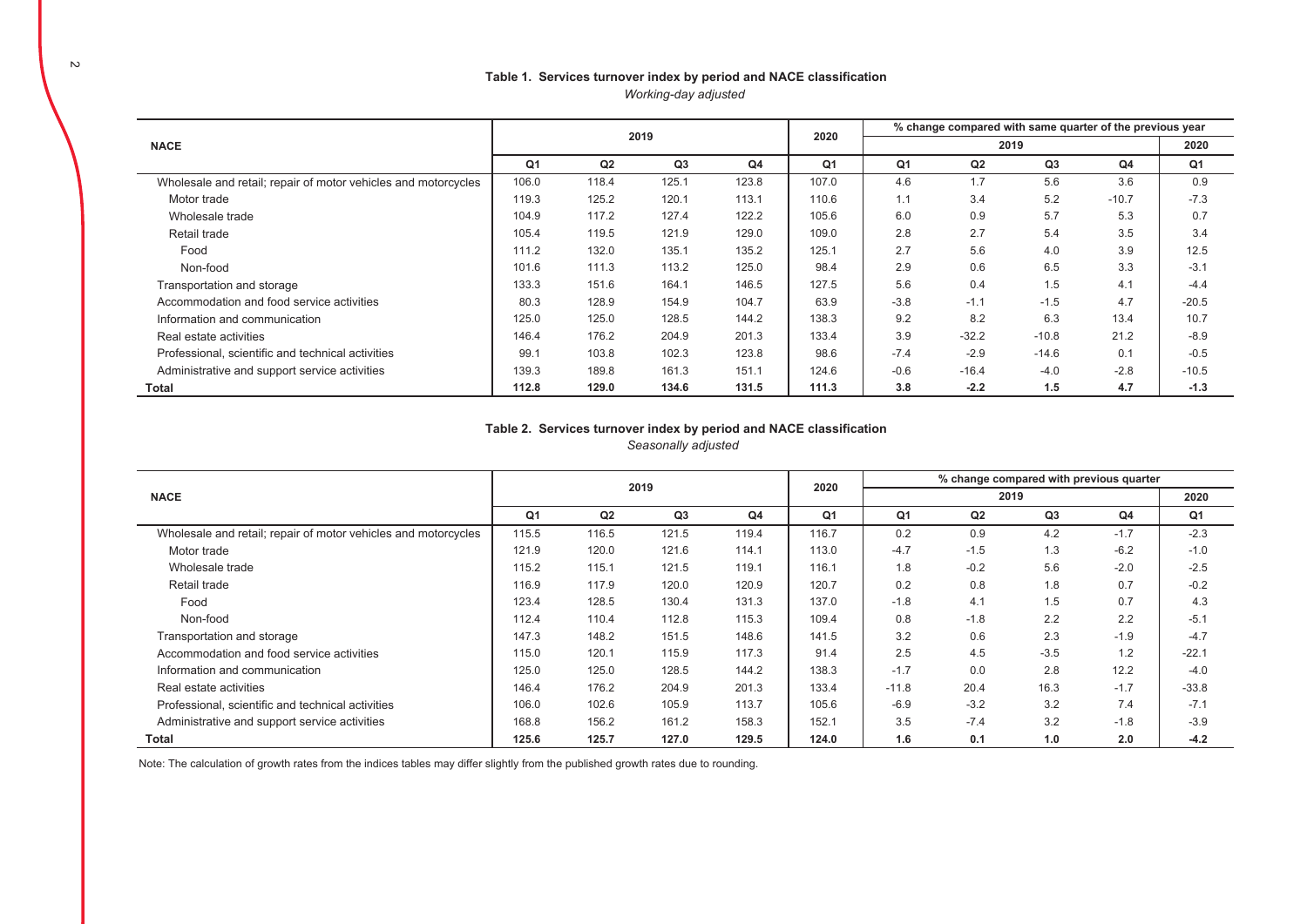### Table 3. Services employment index by period and NACE classification *Unadjusted*

|                                                                |                                                    |       | 2019  |       | 2020  | % change compared with same quarter of the previous year |        |        |        |        |  |  |  |
|----------------------------------------------------------------|----------------------------------------------------|-------|-------|-------|-------|----------------------------------------------------------|--------|--------|--------|--------|--|--|--|
| <b>NACE</b>                                                    |                                                    |       |       |       |       |                                                          |        | 2020   |        |        |  |  |  |
|                                                                | Q <sub>1</sub><br>Q3<br>Q4<br>Q <sub>1</sub><br>Q2 |       |       | Q1    | Q2    | Q <sub>3</sub>                                           | Q4     | Q1     |        |        |  |  |  |
| Wholesale and retail; repair of motor vehicles and motorcycles | 110.7                                              | 112.2 | 113.5 | 113.1 | 112.1 | 1.6                                                      | 2.6    | 2.1    | 2.4    | 1.3    |  |  |  |
| Motor trade                                                    | 111.9                                              | 113.6 | 113.6 | 111.1 | 109.5 | 0.5                                                      | 3.0    | 1.1    | $-1.1$ | $-2.1$ |  |  |  |
| Wholesale trade                                                | 106.7                                              | 108.1 | 111.2 | 110.3 | 110.6 | 1.4                                                      | 1.3    | 2.7    | 2.7    | 3.7    |  |  |  |
| Retail trade                                                   | 112.8                                              | 114.5 | 115.0 | 115.1 | 113.4 | 1.9                                                      | 3.3    | 1.9    | 2.7    | 0.5    |  |  |  |
| Food                                                           | 120.2                                              | 121.4 | 121.7 | 120.2 | 121.4 | 2.7                                                      | 3.5    | 0.5    | 0.8    | 1.0    |  |  |  |
| Non-food                                                       | 109.4                                              | 111.4 | 111.9 | 112.8 | 109.7 | 1.5                                                      | 3.1    | 2.6    | 3.7    | 0.3    |  |  |  |
| Transportation and storage                                     | 109.4                                              | 109.2 | 110.7 | 109.7 | 107.8 | 4.9                                                      | 2.9    | 1.4    | 2.6    | $-1.5$ |  |  |  |
| Accommodation and food service activities                      | 90.9                                               | 93.6  | 96.5  | 93.9  | 90.6  | $-3.2$                                                   | $-3.8$ | $-1.5$ | $-0.1$ | $-0.3$ |  |  |  |
| Information and communication                                  | 104.7                                              | 103.6 | 104.9 | 103.9 | 103.4 | 3.2                                                      | 1.0    | 0.1    | $-0.7$ | $-1.2$ |  |  |  |
| Real estate activities                                         | 104.9                                              | 107.4 | 104.5 | 103.7 | 103.5 | $-4.9$                                                   | 0.3    | $-3.1$ | $-3.3$ | $-1.3$ |  |  |  |
| Professional, scientific and technical activities              | 115.1                                              | 110.5 | 113.5 | 115.1 | 114.2 | 8.9                                                      | 6.3    | 5.7    | $-1.2$ | $-0.8$ |  |  |  |
| Administrative and support service activities                  | 122.7                                              | 128.5 | 134.6 | 138.5 | 138.6 | 0.8                                                      | 6.8    | 11.2   | 14.3   | 13.0   |  |  |  |
| <b>Total</b>                                                   | 108.7                                              | 110.3 | 113.0 | 112.6 | 111.2 | 1.9                                                      | 2.6    | 3.2    | 3.5    | 2.3    |  |  |  |

#### Table 4. Services employment index by period and NACE classification *Seasonally adjusted*

|                                                                |                |                | 2019  |       | 2020  |        | % change compared with previous quarter |                |                |        |
|----------------------------------------------------------------|----------------|----------------|-------|-------|-------|--------|-----------------------------------------|----------------|----------------|--------|
| <b>NACE</b>                                                    |                |                |       |       |       |        | 2020                                    |                |                |        |
|                                                                | Q <sub>1</sub> | Q <sub>2</sub> | Q3    | Q4    | Q1    | Q1     | Q2                                      | Q <sub>3</sub> | Q <sub>4</sub> | Q1     |
| Wholesale and retail; repair of motor vehicles and motorcycles | 110.7          | 112.2          | 113.5 | 113.1 | 112.1 | 0.1    | 1.4                                     | 1.2            | $-0.3$         | $-0.9$ |
| Motor trade                                                    | 111.9          | 113.6          | 113.6 | 111.1 | 109.5 | $-0.4$ | 1.5                                     | 0.0            | $-2.2$         | $-1.4$ |
| Wholesale trade                                                | 106.7          | 108.1          | 111.2 | 110.3 | 110.6 | $-0.7$ | 1.3                                     | 2.9            | $-0.7$         | 0.3    |
| Retail trade                                                   | 112.8          | 114.5          | 115.0 | 115.1 | 113.4 | 0.7    | 1.5                                     | 0.4            | 0.1            | $-1.5$ |
| Food                                                           | 120.2          | 121.4          | 121.7 | 120.2 | 121.4 | 0.8    | 1.0                                     | 0.2            | $-1.2$         | 1.0    |
| Non-food                                                       | 109.4          | 111.4          | 111.9 | 112.8 | 109.7 | 0.6    | 1.8                                     | 0.4            | 0.8            | $-2.7$ |
| Transportation and storage                                     | 110.0          | 108.9          | 109.7 | 110.3 | 108.4 | 2.3    | $-1.0$                                  | 0.7            | 0.5            | $-1.7$ |
| Accommodation and food service activities                      | 94.2           | 93.1           | 92.7  | 94.9  | 93.9  | $-1.0$ | $-1.2$                                  | $-0.4$         | 2.3            | $-1.1$ |
| Information and communication                                  | 105.0          | 103.7          | 104.3 | 104.2 | 103.6 | 0.0    | $-1.2$                                  | 0.5            | 0.0            | $-0.6$ |
| Real estate activities                                         | 104.9          | 107.4          | 104.5 | 103.7 | 103.5 | $-2.2$ | 2.4                                     | $-2.7$         | $-0.7$         | $-0.2$ |
| Professional, scientific and technical activities              | 115.1          | 110.5          | 113.5 | 115.1 | 114.2 | $-1.2$ | $-4.0$                                  | 2.7            | 1.5            | $-0.8$ |
| Administrative and support service activities                  | 124.0          | 130.1          | 136.2 | 140.2 | 140.3 | 1.3    | 4.8                                     | 4.7            | 2.9            | 0.1    |
| Total                                                          | 110.6          | 110.4          | 111.5 | 113.0 | 113.2 | 1.3    | $-0.2$                                  | 1.0            | 1.3            | 0.2    |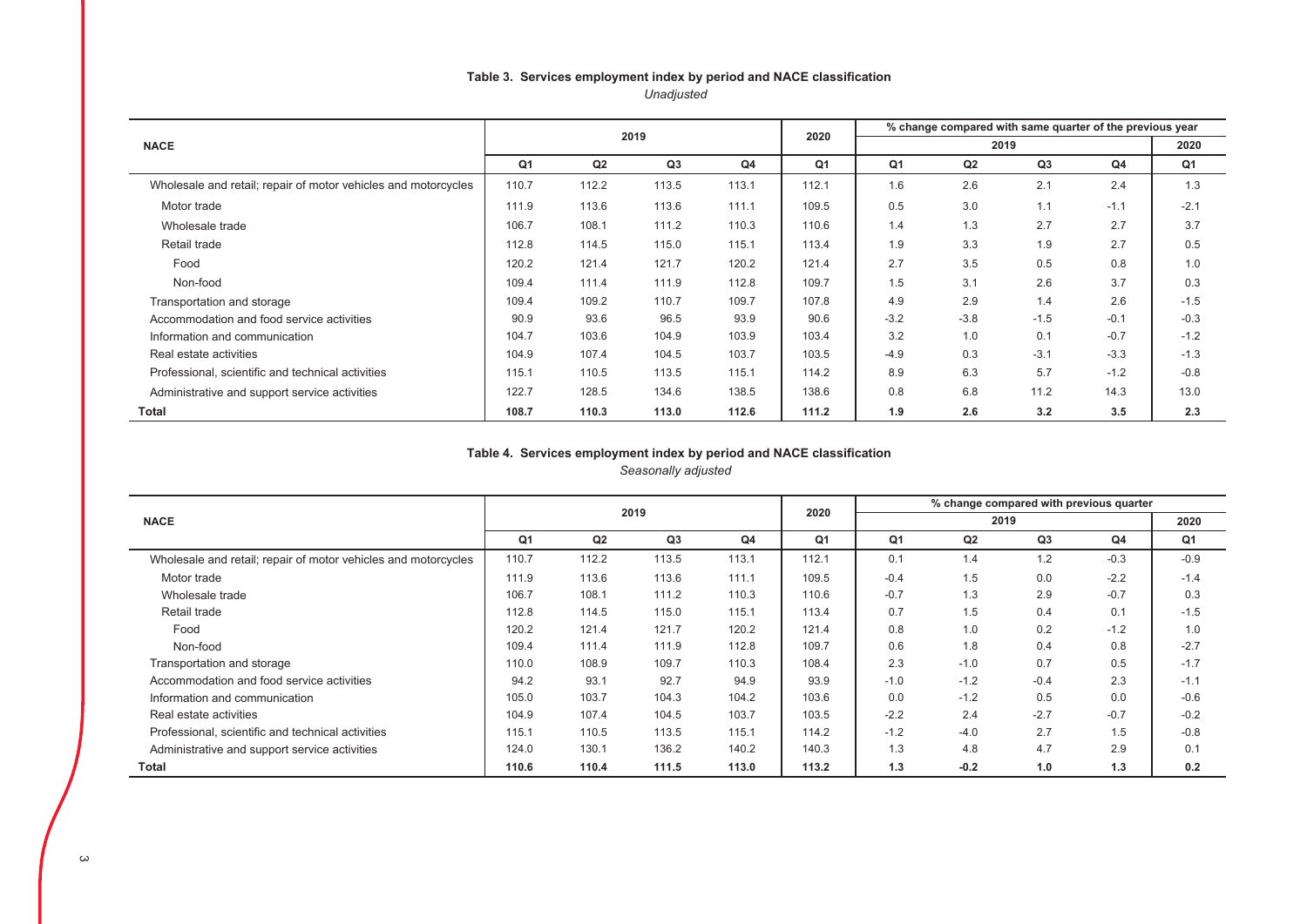#### Table 5. Services gross wages and salaries index by period and NACE classification *Working-day adjusted*

|                                                                |       |       | 2019  |       | 2020           | % change compared with same quarter of the previous year |        |                |                |        |  |  |
|----------------------------------------------------------------|-------|-------|-------|-------|----------------|----------------------------------------------------------|--------|----------------|----------------|--------|--|--|
| <b>NACE</b>                                                    |       |       |       |       |                | 2019                                                     |        |                |                | 2020   |  |  |
|                                                                | Q1    | Q2    | Q3    | Q4    | Q <sub>1</sub> | Q <sub>1</sub>                                           | Q2     | Q <sub>3</sub> | Q <sub>4</sub> | Q1     |  |  |
| Wholesale and retail; repair of motor vehicles and motorcycles | 124.7 | 125.0 | 127.9 | 133.4 | 130.2          | 6.6                                                      | 6.1    | 7.9            | 6.6            | 4.4    |  |  |
| Motor trade                                                    | 132.7 | 138.8 | 141.2 | 138.9 | 138.4          | 5.3                                                      | 9.6    | 8.8            | 1.2            | 4.3    |  |  |
| Wholesale trade                                                | 122.2 | 120.4 | 122.4 | 129.8 | 129.4          | 9.1                                                      | 5.9    | 8.2            | 8.8            | 5.9    |  |  |
| Retail trade                                                   | 126.3 | 128.0 | 131.8 | 136.6 | 129.8          | 4.2                                                      | 5.8    | 7.4            | 5.4            | 2.8    |  |  |
| Food                                                           | 129.7 | 133.1 | 138.9 | 136.0 | 132.2          | 4.3                                                      | 5.2    | 10.0           | 0.3            | 1.9    |  |  |
| Non-food                                                       | 124.8 | 125.9 | 128.8 | 136.8 | 128.7          | 4.2                                                      | 6.1    | 6.2            | 7.6            | 3.1    |  |  |
| Transportation and storage                                     | 116.1 | 119.0 | 124.0 | 122.3 | 126.9          | 1.2                                                      | 2.8    | 3.6            | 4.1            | 9.3    |  |  |
| Accommodation and food service activities                      | 107.4 | 113.0 | 120.8 | 115.0 | 108.1          | 0.8                                                      | $-2.1$ | 6.0            | 3.1            | 0.7    |  |  |
| Information and communication                                  | 120.6 | 119.0 | 119.6 | 121.8 | 124.8          | 10.6                                                     | 8.2    | 5.4            | 3.2            | 3.5    |  |  |
| Real estate activities                                         | 116.4 | 128.6 | 115.3 | 126.6 | 115.3          | $-3.0$                                                   | 4.3    | $-0.3$         | 7.1            | $-0.9$ |  |  |
| Professional, scientific and technical activities              | 116.8 | 115.5 | 114.4 | 114.6 | 114.4          | 1.2                                                      | $-6.4$ | $-2.1$         | $-2.5$         | $-2.1$ |  |  |
| Administrative and support service activities                  | 135.0 | 140.6 | 139.3 | 161.6 | 153.4          | $-1.5$                                                   | 1.4    | 5.8            | 15.1           | 13.6   |  |  |
| Total                                                          | 122.0 | 123.9 | 126.4 | 131.4 | 128.6          | 3.8                                                      | 3.1    | 5.3            | 6.2            | 5.2    |  |  |

#### Table 6. Services gross wages and salaries index by period and NACE classification

*Seasonally adjusted* 

|                                                                |                |       |                |                |                | % change compared with previous quarter |        |         |        |        |  |  |
|----------------------------------------------------------------|----------------|-------|----------------|----------------|----------------|-----------------------------------------|--------|---------|--------|--------|--|--|
| <b>NACE</b>                                                    |                |       | 2019           |                | 2020           |                                         |        | 2019    |        | 2020   |  |  |
|                                                                | Q <sub>1</sub> | Q2    | Q <sub>3</sub> | Q <sub>4</sub> | Q <sub>1</sub> | Q <sub>1</sub>                          | Q2     | Q3      | Q4     | Q1     |  |  |
| Wholesale and retail; repair of motor vehicles and motorcycles | 125.0          | 126.5 | 128.7          | 130.2          | 131.2          | 2.4                                     | 1.2    | 1.7     | 1.2    | 0.8    |  |  |
| Motor trade                                                    | 135.1          | 139.5 | 141.1          | 136.1          | 140.9          | 0.5                                     | 3.3    | 1.1     | $-3.6$ | 3.5    |  |  |
| Wholesale trade                                                | 122.2          | 121.6 | 124.6          | 126.5          | 129.3          | 5.1                                     | $-0.5$ | 2.5     | 1.6    | 2.2    |  |  |
| Retail trade                                                   | 127.3          | 128.9 | 132.5          | 134.0          | 130.8          | 0.2                                     | 1.3    | 2.8     | 1.1    | $-2.4$ |  |  |
| Food                                                           | 129.7          | 133.1 | 138.9          | 136.0          | 132.2          | $-4.3$                                  | 2.6    | 4.4     | $-2.1$ | $-2.8$ |  |  |
| Non-food                                                       | 126.3          | 127.1 | 129.9          | 132.9          | 130.4          | 2.4                                     | 0.6    | 2.2     | 2.3    | $-1.9$ |  |  |
| Transportation and storage                                     | 116.1          | 119.0 | 124.0          | 122.3          | 126.9          | $-1.2$                                  | 2.5    | 4.2     | $-1.4$ | 3.8    |  |  |
| Accommodation and food service activities                      | 113.9          | 112.1 | 114.3          | 116.1          | 114.6          | 1.1                                     | $-1.5$ | 1.9     | 1.5    | $-1.3$ |  |  |
| Information and communication                                  | 120.6          | 119.0 | 119.6          | 121.8          | 124.8          | 2.1                                     | $-1.3$ | 0.6     | 1.8    | 2.4    |  |  |
| Real estate activities                                         | 116.4          | 128.6 | 115.3          | 126.6          | 115.3          | $-1.5$                                  | 10.5   | $-10.4$ | 9.8    | $-8.9$ |  |  |
| Professional, scientific and technical activities              | 116.8          | 115.5 | 114.4          | 114.6          | 114.4          | $-0.6$                                  | $-1.1$ | $-0.9$  | 0.1    | $-0.2$ |  |  |
| Administrative and support service activities                  | 135.0          | 140.6 | 139.3          | 161.6          | 153.4          | $-3.8$                                  | 4.2    | $-0.9$  | 16.0   | $-5.1$ |  |  |
| Total                                                          | 123.3          | 124.1 | 126.7          | 128.7          | 129.7          | 1.7                                     | 0.7    | 2.1     | 1.6    | 0.8    |  |  |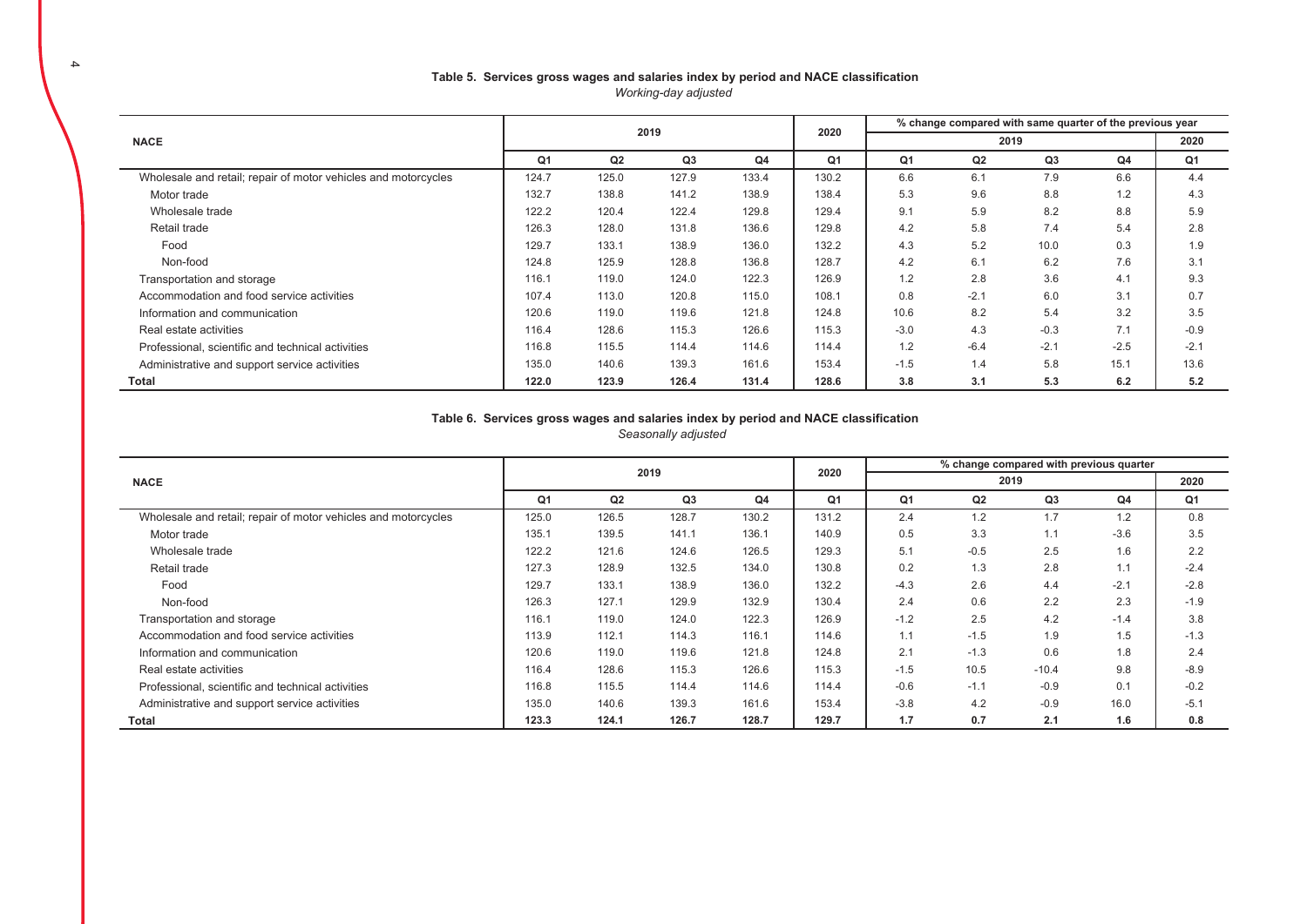#### Table 7. Services hours worked index by period and NACE classification *Working-day adjusted*

|                                                                |       |       | 2019  |       | 2020           | % change compared with same quarter of the previous year |                |        |                |                |  |  |
|----------------------------------------------------------------|-------|-------|-------|-------|----------------|----------------------------------------------------------|----------------|--------|----------------|----------------|--|--|
| <b>NACE</b>                                                    |       |       |       |       |                |                                                          |                | 2020   |                |                |  |  |
|                                                                | Q1    | Q2    | Q3    | Q4    | Q <sub>1</sub> | Q1                                                       | Q <sub>2</sub> | Q3     | Q <sub>4</sub> | Q <sub>1</sub> |  |  |
| Wholesale and retail; repair of motor vehicles and motorcycles | 109.2 | 111.1 | 113.9 | 113.9 | 112.2          | 1.3                                                      | 2.9            | 2.4    | 3.4            | 2.7            |  |  |
| Motor trade                                                    | 114.3 | 118.0 | 118.3 | 115.3 | 114.1          | 0.3                                                      | 2.2            | $-0.5$ | $-2.9$         | $-0.2$         |  |  |
| Wholesale trade                                                | 104.1 | 105.3 | 111.2 | 109.9 | 107.7          | 3.0                                                      | 1.8            | 5.4    | 7.5            | 3.5            |  |  |
| Retail trade                                                   | 112.6 | 115.0 | 115.4 | 117.1 | 115.9          | 0.2                                                      | 3.8            | 0.3    | 1.4            | 2.9            |  |  |
| Food                                                           | 124.5 | 126.8 | 131.7 | 125.5 | 129.6          | 2.3                                                      | 4.9            | 3.0    | $-3.2$         | 4.1            |  |  |
| Non-food                                                       | 107.6 | 109.6 | 108.7 | 113.4 | 109.4          | $-0.9$                                                   | 3.2            | $-0.3$ | 3.8            | 1.7            |  |  |
| Transportation and storage                                     | 108.3 | 109.3 | 111.8 | 111.0 | 105.9          | $-0.3$                                                   | $-2.0$         | 0.6    | 1.8            | $-2.2$         |  |  |
| Accommodation and food service activities                      | 95.7  | 101.9 | 108.8 | 104.3 | 92.0           | $-0.7$                                                   | $-4.2$         | 1.7    | 3.9            | $-3.9$         |  |  |
| Information and communication                                  | 101.0 | 100.1 | 102.0 | 101.3 | 98.3           | 3.9                                                      | 0.4            | $-0.7$ | $-0.7$         | $-2.6$         |  |  |
| Real estate activities                                         | 105.2 | 109.5 | 103.9 | 107.7 | 106.2          | $-4.9$                                                   | 2.4            | $-3.0$ | $-0.6$         | 1.0            |  |  |
| Professional, scientific and technical activities              | 111.3 | 110.8 | 114.7 | 114.8 | 113.8          | 3.8                                                      | 4.6            | 4.3    | 3.9            | 2.2            |  |  |
| Administrative and support service activities                  | 130.1 | 138.5 | 147.0 | 143.8 | 141.0          | 2.8                                                      | 3.2            | 12.7   | 8.8            | 8.4            |  |  |
| Total                                                          | 110.5 | 113.2 | 118.3 | 116.3 | 111.4          | 1.8                                                      | 1.2            | 4.5    | 3.9            | 0.9            |  |  |

# Table 8. Services hours worked index by period and NACE classification

*Seasonally adjusted* 

|                                                                |       |       | 2019  |                | 2020           | % change compared with previous quarter |                |                |                |                |  |  |
|----------------------------------------------------------------|-------|-------|-------|----------------|----------------|-----------------------------------------|----------------|----------------|----------------|----------------|--|--|
| <b>NACE</b>                                                    |       |       |       |                |                |                                         |                | 2020           |                |                |  |  |
|                                                                | Q1    | Q2    | Q3    | Q <sub>4</sub> | Q <sub>1</sub> | Q1                                      | Q <sub>2</sub> | Q <sub>3</sub> | Q <sub>4</sub> | Q <sub>1</sub> |  |  |
| Wholesale and retail; repair of motor vehicles and motorcycles | 110.3 | 111.2 | 113.1 | 113.6          | 113.4          | 0.5                                     | 0.8            | 1.7            | 0.4            | $-0.2$         |  |  |
| Motor trade                                                    | 114.3 | 118.0 | 118.3 | 115.3          | 114.1          | $-3.7$                                  | 3.2            | 0.3            | $-2.6$         | $-1.0$         |  |  |
| Wholesale trade                                                | 104.1 | 105.3 | 111.2 | 109.9          | 107.7          | 1.8                                     | 1.1            | 5.5            | $-1.1$         | $-2.0$         |  |  |
| Retail trade                                                   | 114.5 | 115.5 | 114.6 | 115.3          | 117.9          | 0.6                                     | 0.9            | $-0.8$         | 0.6            | 2.3            |  |  |
| Food                                                           | 126.0 | 128.1 | 130.1 | 124.4          | 131.1          | $-1.9$                                  | 1.7            | 1.6            | $-4.4$         | 5.4            |  |  |
| Non-food                                                       | 109.2 | 109.6 | 108.4 | 112.0          | 111.1          | 1.1                                     | 0.4            | $-1.0$         | 3.3            | $-0.8$         |  |  |
| Transportation and storage                                     | 110.4 | 109.6 | 110.5 | 109.8          | 108.0          | 2.4                                     | $-0.8$         | 0.8            | $-0.6$         | $-1.6$         |  |  |
| Accommodation and food service activities                      | 103.4 | 100.8 | 101.3 | 105.4          | 99.6           | 1.9                                     | $-2.6$         | 0.5            | 4.0            | $-5.5$         |  |  |
| Information and communication                                  | 101.0 | 100.1 | 102.0 | 101.3          | 98.3           | $-1.1$                                  | $-0.8$         | 1.9            | $-0.7$         | $-2.9$         |  |  |
| Real estate activities                                         | 105.2 | 109.5 | 103.9 | 107.7          | 106.2          | $-2.9$                                  | 4.1            | $-5.1$         | 3.7            | $-1.4$         |  |  |
| Professional, scientific and technical activities              | 111.3 | 110.8 | 114.7 | 114.8          | 113.8          | 0.7                                     | $-0.4$         | 3.5            | 0.1            | $-0.9$         |  |  |
| Administrative and support service activities                  | 133.8 | 138.0 | 144.0 | 143.6          | 144.7          | 1.4                                     | 3.2            | 4.3            | $-0.3$         | 0.8            |  |  |
| Total                                                          | 113.3 | 113.0 | 115.6 | 116.2          | 114.3          | 1.3                                     | $-0.2$         | 2.3            | 0.5            | $-1.6$         |  |  |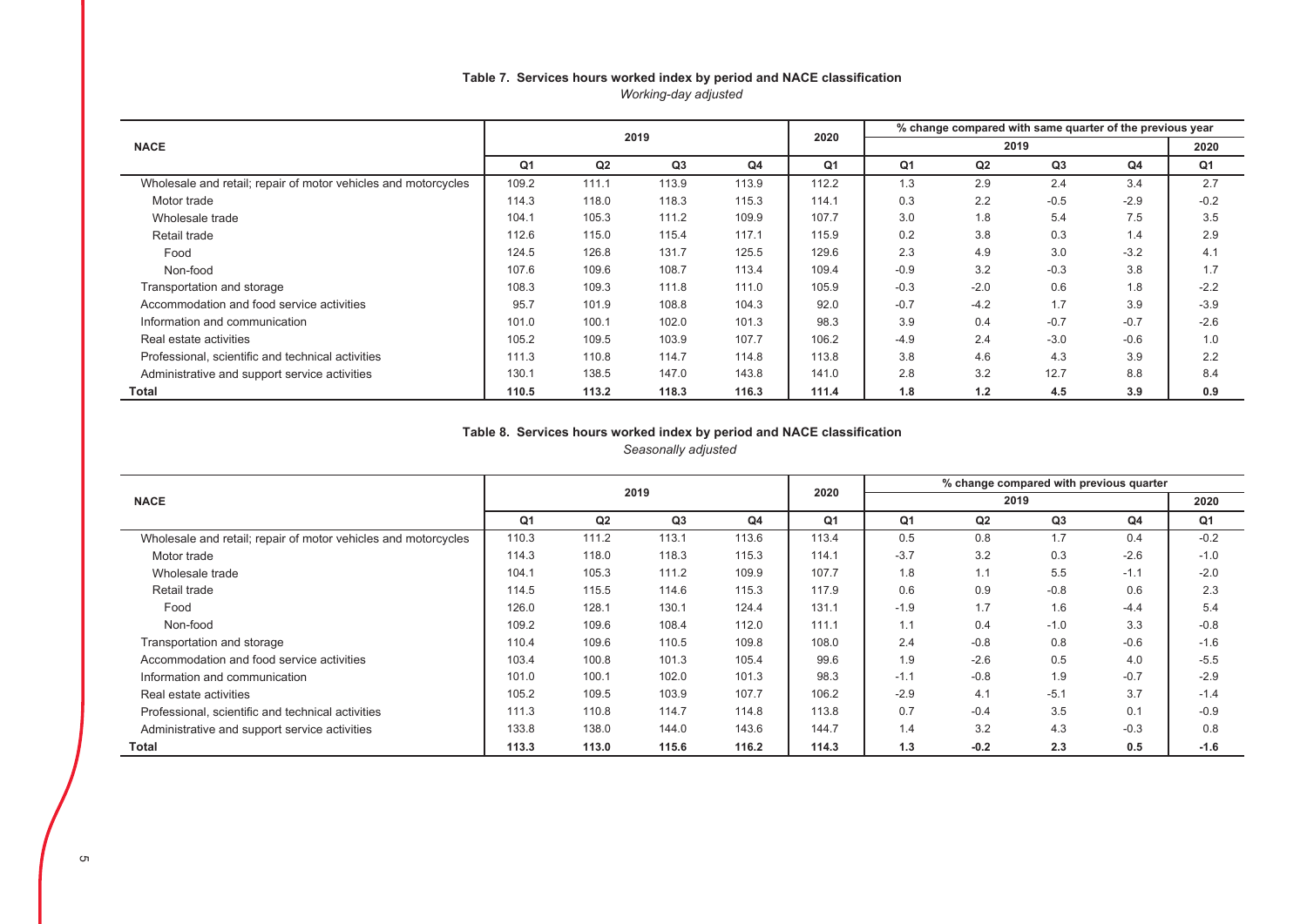#### **Methodological Notes**

- 1 The aim of short-term statistics is to provide information on the business cycle within the services sector. The results are compiled and published according to the statistical classification of economic activities in the European Community, NACE **Rev. 2.**
- 2. Every quarter, questionnaires are sent to approximately 900 enterprises categorised within the services sector. The data is then grossed up to represent the entire services population. For each NACE division (for example NACE Division 45 for motor trade), a sample was selected. The selected enterprises were requested to provide information, including turnover, employment and wages and salaries, on a quarterly basis. The indices were calculated for each division, showing the level of the specified variable (for example employment) relative to the average level throughout the base year 2015. The index numbers in this release are working-day and seasonally adiusted. These statistical methods aid interpretation of data by removing regularly recurring variations from a time series. Working-day adjustment is a statistical method for removing the calendar effect from an economic time series. The calendar effect is the variation caused by the changing number of working days in different quarters.

The number of working days for a given quarter may depend on the timing of certain public holidays, the possible overlap of certain public holidays and non-working days and the occurrence of a leap year. This method is used to make a comparison with the corresponding quarter of the previous year. Seasonal adjustment removes variations which include effects due to quarter length, holidays and particular events such as Christmas.

Statistically, seasonal adjustment takes place after a time series has already been cleared of calendar effects by way of working-day adjustment. This method is used to compare data for a specific quarter with the previous quarter. In seasonal and working-day adjustment, the direct approach is used and refers to the adjustments of aggregated raw component.

3. In line with the Regulation on Short-term Statistics, services exclude Financial and Insurance Activities and Gambling and **Betting Activities.** 

#### 4. Definitions:

- . Turnover: includes total sales and other income and is expressed net of VAT. Turnover is presented in current prices.
- . Wages and Salaries: covers wages and salaries including bonuses, weekly allowances (cost of living allowances), overtime and national social security contributions by the employee. The definition does not include employer's social security charges.
- · Employment: covers all persons employed, regardless of whether they are part-time or full-time, and includes paid employees as well as working proprietors and unpaid family workers. Employment is not working day adjusted since the number of employees does not depend on factors that make up the working day effect.
- . Hours worked: covers total amount of hours actually worked, regular working hours and during overtime, during nights, Sundays or public holidays. Hours worked but not paid are also considered.
- 5. The data contained in this release should be considered as provisional and therefore subject to revision. Each release may include revisions of the past quarterly data in respect of a rolling two-year period.

| <b>NACE</b><br>Section/<br><b>Division</b> | <b>NACE label</b>                                                 | <b>Turnover</b> | Employment | <b>Hours</b><br>Worked | <b>Wages and</b><br><b>Salaries</b> |
|--------------------------------------------|-------------------------------------------------------------------|-----------------|------------|------------------------|-------------------------------------|
| G                                          | Wholesale and retail; repair of motor vehicles<br>and motorcycles | 54.1            | 33.0       | 30.5                   | 26.5                                |
| G45                                        | Motor trade                                                       | 3.4             | 2.7        | 2.2                    | 1.8                                 |
| G46                                        | Wholesale trade                                                   | 33.1            | 11.4       | 12.9                   | 13.0                                |
| G47                                        | Retail trade                                                      | 17.6            | 19.0       | 15.3                   | 11.7                                |
| H                                          | Transportation and storage                                        | 10.6            | 11.1       | 12.7                   | 16.5                                |
|                                            | Accommodation and food services activities                        | 6.4             | 18.8       | 17.6                   | 13.4                                |
| J                                          | Information and communication                                     | 9.6             | 7.9        | 9.7                    | 13.6                                |
|                                            | Real estate activities                                            | 3.1             | 1.8        | 1.3                    | 1.4                                 |
| M                                          | Professional, scientific and technical activities                 | 9.7             | 11.6       | 11.1                   | 13.5                                |
| N                                          | Administrative and support services activities                    | 6.5             | 15.8       | 17.1                   | 15.1                                |

#### 6. Weighting Structure by activity/industry and variables.